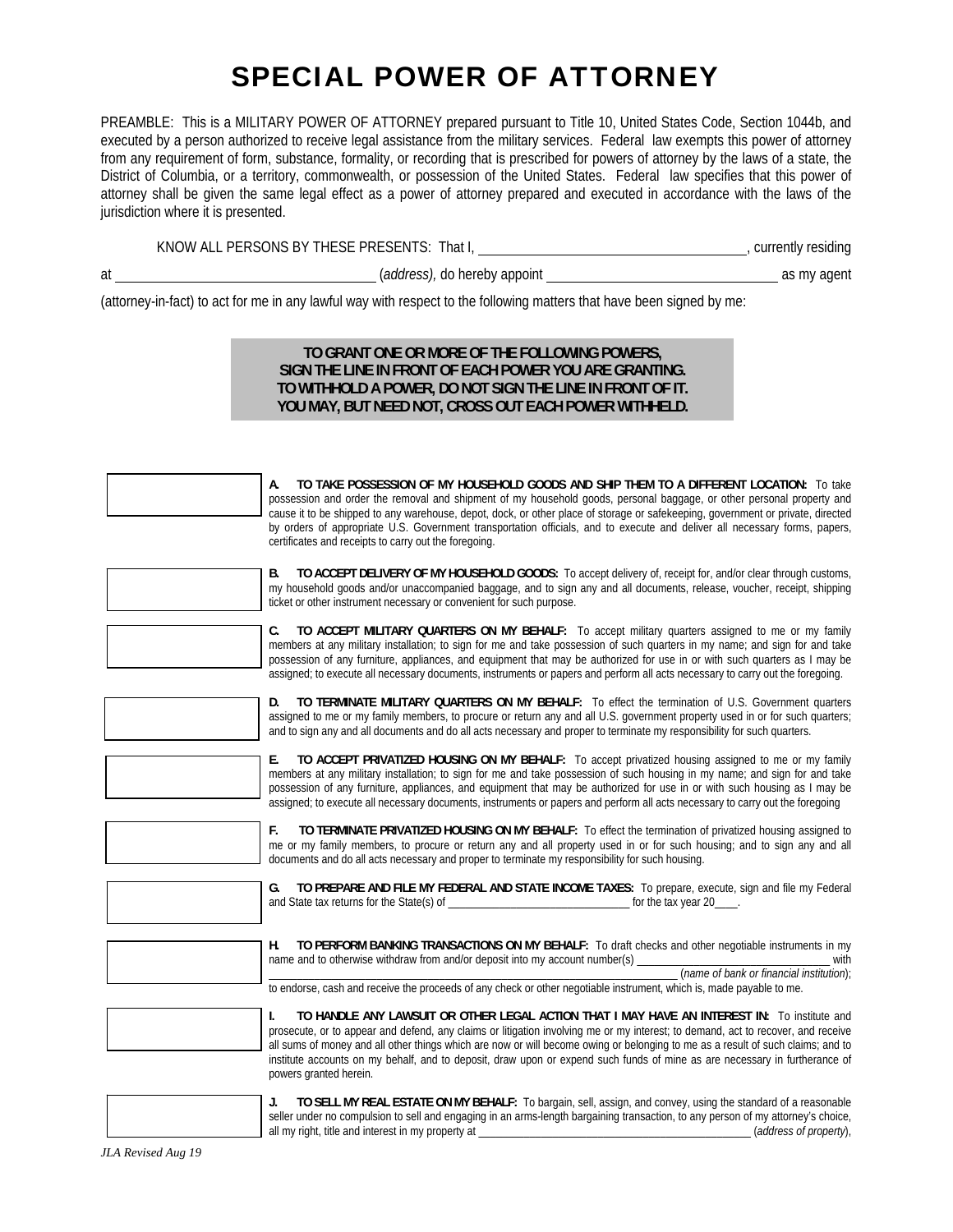## SPECIAL POWER OF ATTORNEY

and to convey by deed or general warranty with the customary covenants; to receive on my behalf payment of the purchase money for the real property described above in any manner that my attorney shall deem wise; to transmit these moneys to me, and to sign, seal, execute and deliver any and all deeds, contracts, or other documents necessary to carry out the foregoing.

| K.<br>TO PURCHASE REAL ESTATE IN MY NAME: To purchase in my name and for my use any real property in the City of                                                                                                                                                                                                                                                                                                                                                                                                                                                                                                                                       |
|--------------------------------------------------------------------------------------------------------------------------------------------------------------------------------------------------------------------------------------------------------------------------------------------------------------------------------------------------------------------------------------------------------------------------------------------------------------------------------------------------------------------------------------------------------------------------------------------------------------------------------------------------------|
| county of County of County of County of County of County of County of County of County of County of County of County of County of County of County of County of County of County of County of County of County of County of Co<br>instruments, or paper necessary or convenient to enter into both a contract and mortgage or deed of trust upon said real estate for<br>such price, at such rate of interest, and upon such terms as my agent shall deem best.                                                                                                                                                                                        |
| TO USE, OPERATE, AND REGISTER MY MOTOR VEHICLE(S): To use, operate, insure, title, license, and register, in<br>L.<br>my name, with any state or governmental agency any and all vehicles of which I am or may become the registered or legal                                                                                                                                                                                                                                                                                                                                                                                                          |
| TO SELL MY MOTOR VEHICLE: To sell my motor vehicle upon such terms, considerations and conditions as my agent<br>M.                                                                                                                                                                                                                                                                                                                                                                                                                                                                                                                                    |
| shall think proper. Further, to execute and deliver to the proper persons and authority all documents, instruments, and papers<br>necessary to affect the sale and transfer of registration and license of the said vehicle. To take possession of, operate, and<br>maintain this automobile and to execute and deliver all necessary forms, papers, statements of ownership, and receipt to carry<br>out the foregoing.                                                                                                                                                                                                                               |
| TO PURCHASE MOTOR VEHICLES IN MY NAME: To purchase motor vehicles in my name and upon such terms,<br>N.<br>considerations and conditions as my agent shall think proper. Further, to execute and deliver to the proper persons and authority<br>all documents, instruments, and papers necessary to register and license such motor vehicles. To further execute any<br>documents necessary to have repairs my agent deems necessary made on this automobile before I am able to take possession                                                                                                                                                       |
| of the automobile. To take possession of, operate, and maintain this automobile and to execute and deliver all necessary forms,<br>papers, statements of ownership, and receipt to carry out the foregoing.                                                                                                                                                                                                                                                                                                                                                                                                                                            |
| TO SHIP MY VEHICLE: To take possession of my vehicle, for the purpose of its removal and shipment from wherever it<br>0.<br>may be located, and to execute any release, voucher, receipt or any other instrument necessary or convenient for such purpose<br>and to execute and deliver to the proper persons and authority, any and all documents, instruments and papers necessary to                                                                                                                                                                                                                                                                |
| effect proper registration, insurance and license, in my name, of such automobile.                                                                                                                                                                                                                                                                                                                                                                                                                                                                                                                                                                     |
| P.<br>TO TAKE POSSESSION OF MY VEHICLE AFTER SHIPMENT: To take possession of my vehicle, after shipment and<br>delivery to any port, warehouse, depot, dock, or other place of storage or safekeeping, government or private; to execute and<br>deliver any release, voucher, receipt, shipping ticket, certificate or other instrument necessary or convenient for such purpose<br>and to execute and deliver to the proper persons and authority, any and all documents, instruments and papers necessary to<br>register, insure and license, such vehicle in my name, and to transport the vehicle to me or any location which I direct in writing. |
| TO TERMINATE MY RESIDENTIAL LEASE: To execute any and all documents and do all other things necessary or<br>Q.<br>convenient to terminate any and all leases or rental agreements in my name.                                                                                                                                                                                                                                                                                                                                                                                                                                                          |
|                                                                                                                                                                                                                                                                                                                                                                                                                                                                                                                                                                                                                                                        |
| TO LEASE MY HOUSE/APARTMENT TO OTHERS AND ACT AS MY LANDLORD/PROPERTY MANAGER: To<br>R.<br>manage, control, lease, sublease, and otherwise act concerning my interest in my residential property; to collect and receive<br>rents or income therefrom; pay taxes, charges and assessments on the same; repair, maintain, protect, preserve, alter and<br>improve the same; commit my resources and contract on my behalf regarding the same; and to do all things necessary or<br>expedient to be done in my agent's judgment in connection with the property.                                                                                         |
| S.<br>TO ENROLL MY LAWFUL DEPENDENTS IN MILITARY BENEFITS PROGRAMS: To enroll my lawful dependents in<br>DEERS, TRICARE, SMILECARE, or any other benefits program to which I am or my dependents are entitled by virtue of my<br>military affiliation. To do all things necessary, and to execute and deliver to the proper persons and authority, any and all<br>documents, instruments, and papers necessary and expedient to carry out the foregoing.                                                                                                                                                                                               |
| FOR MY SPOUSE TO RECEIVE NMCRS ASSISTANCE: If my spouse is my attorney-in-fact and I am deployed, I<br>Т.<br>(name of spouse) to receive necessary financial assistance from the Navy-Marine<br>authorize my spouse,<br>Corps Relief Society (NMCRS) without my specific approval in the amount of _______________ (not to exceed \$3,000). I also                                                                                                                                                                                                                                                                                                     |
| authorize my spouse and NMCRS to initiate an allotment in my name for repayment of the loan. I understand that assistance<br>will be provided depending on the merits of the situation and the policies of NMCRS.                                                                                                                                                                                                                                                                                                                                                                                                                                      |
| U.<br>MISCELLANEOUS: To do the following on my behalf:                                                                                                                                                                                                                                                                                                                                                                                                                                                                                                                                                                                                 |
|                                                                                                                                                                                                                                                                                                                                                                                                                                                                                                                                                                                                                                                        |
|                                                                                                                                                                                                                                                                                                                                                                                                                                                                                                                                                                                                                                                        |
|                                                                                                                                                                                                                                                                                                                                                                                                                                                                                                                                                                                                                                                        |

\_\_\_\_\_\_\_\_\_\_\_\_\_\_\_\_\_\_\_\_\_\_\_\_\_\_\_\_\_\_\_\_\_\_\_\_\_\_\_\_\_\_\_\_\_\_\_\_\_\_\_\_\_\_\_\_\_\_\_\_\_\_\_\_\_\_\_\_\_\_\_\_\_\_\_\_\_\_\_\_\_\_\_\_\_\_\_\_\_\_\_\_\_\_\_\_\_\_\_\_\_\_ \_\_\_\_\_\_\_\_\_\_\_\_\_\_\_\_\_\_\_\_\_\_\_\_\_\_\_\_\_\_\_\_\_\_\_\_\_\_\_\_\_\_\_\_\_\_\_\_\_\_\_\_\_\_\_\_\_\_\_\_\_\_\_\_\_\_\_\_\_\_\_\_\_\_\_\_\_\_\_\_\_\_\_\_\_\_\_\_\_\_\_\_\_\_\_\_\_\_\_\_\_\_ \_\_\_\_\_\_\_\_\_\_\_\_\_\_\_\_\_\_\_\_\_\_\_\_\_\_\_\_\_\_\_\_\_\_\_\_\_\_\_\_\_\_\_\_\_\_\_\_\_\_\_\_\_\_\_\_\_\_\_\_\_\_\_\_\_\_\_\_\_\_\_\_\_\_\_\_\_\_\_\_\_\_\_\_\_\_\_\_\_\_\_\_\_\_\_\_\_\_\_\_\_\_